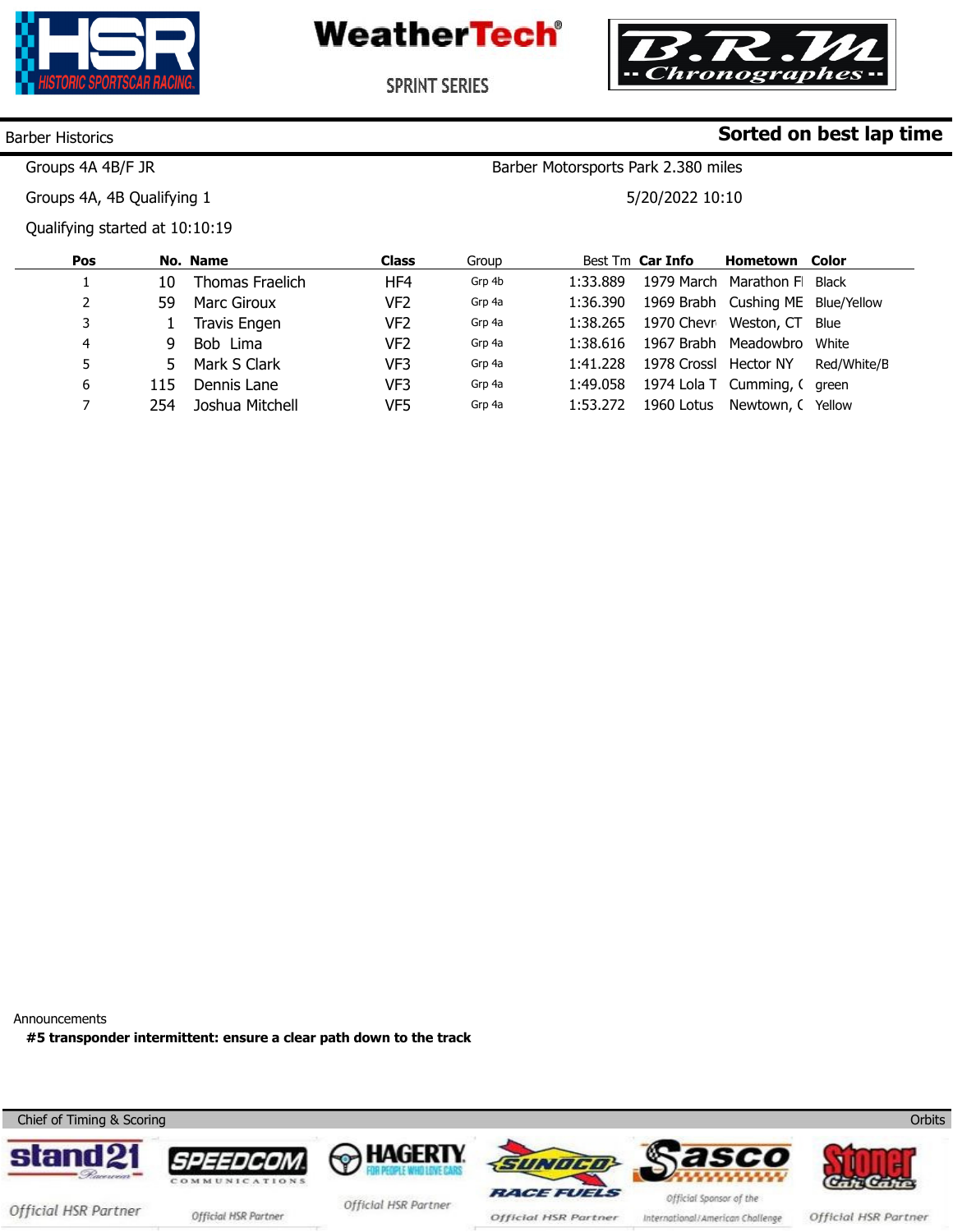



**Sorted on best lap time**

**SPRINT SERIES** 

### Barber Historics

Groups 4A 4B/F JR

Groups 4A, 4B Qualifying 2

Qualifying started at 17:14:59

Barber Motorsports Park 2.380 miles

5/20/2022 18:20

| Pos |     | No. Name        | <b>Class</b> | Group  |          | Best Tm Car Info    | <b>Hometown</b>  | <b>Color</b>       |
|-----|-----|-----------------|--------------|--------|----------|---------------------|------------------|--------------------|
|     | 15  | Gray Gregory    | HF1          | Grp 4b | 1:29.421 | 1976 March 761      | Houston, TX      | Red/white/blue     |
|     | 59  | Marc Giroux     | VF2          | Grp 4a | 1:34.565 | 1969 Brabham BT29   | Cushing ME       | <b>Blue/Yellow</b> |
|     | 10  | Thomas Fraelich | HF4          | Grp 4b | 1:35.319 | 1979 March 79V      | Marathon FL      | <b>Black</b>       |
| 4   |     | Travis Engen    | VF2          | Grp 4a | 1:35.503 | 1970 Chevron B17B   | Weston, CT       | Blue               |
|     | 5   | Mark S Clark    | VF3          | Grp 4a | 1:43.666 | 1978 Crossle 32F    | <b>Hector NY</b> | Red/White/Blacl    |
| 6   | 115 | Dennis Lane     | VF3          | Grp 4a | 1:47.115 | 1974 Lola T342      | Cumming, GA      | green              |
|     | 254 | Joshua Mitchell | VF5          | Grp 4a | 1:52.071 | 1960 Lotus 18 (F/J) | Newtown, CT      | Yellow             |
|     |     |                 |              |        |          |                     |                  |                    |

Chief of Timing & Scoring











ww.mylaps.com

Official HSR Partner official HSR Partner

Official HSR Partner

Official HSR Partner

International/American Challenge

Official HSR Partner

**Orbits**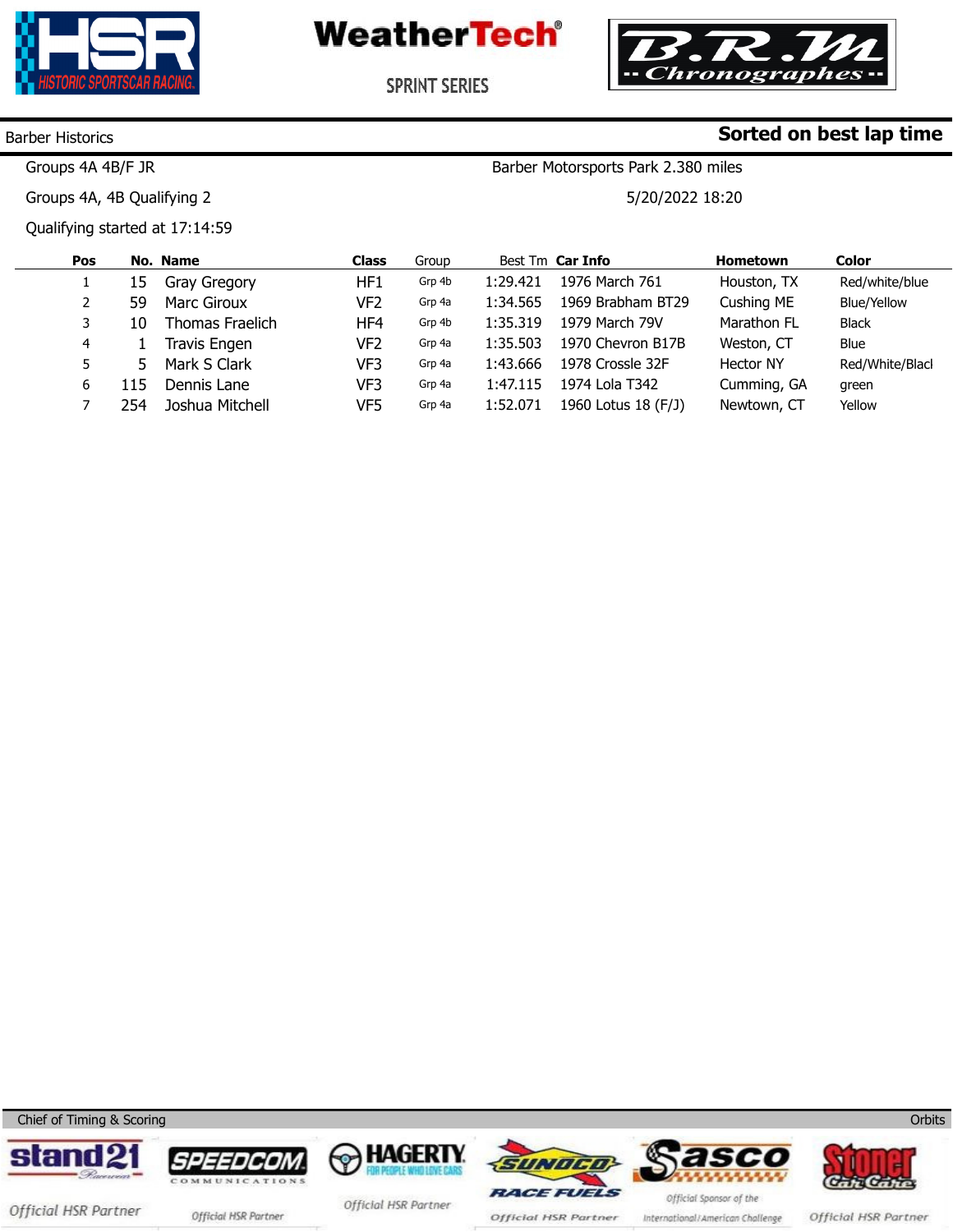



**Sorted on best lap time**

**SPRINT SERIES** 

## Barber Historics

Groups 4A 4B/F JR

Groups 4A, 4B Qualifying 3

Qualifying started at 9:24:17

Barber Motorsports Park 2.380 miles

5/21/2022 09:25

| Pos |     | No. Name            | Class | Group  |          | Best Tm Car Info    | <b>Hometown</b> | Color          |
|-----|-----|---------------------|-------|--------|----------|---------------------|-----------------|----------------|
|     | 15. | Gray Gregory        | HF1   | Grp 4b | 1:28.107 | 1976 March 761      | Houston, TX     | Red/white/blue |
|     | 10  | Thomas Fraelich     | HF4   | Grp 4b | 1:30.872 | 1979 March 79V      | Marathon FL     | <b>Black</b>   |
|     | 59  | Marc Giroux         | VF2   | Grp 4a | 1:34.627 | 1969 Brabham BT29   | Cushing ME      | Blue/Yellow    |
| 4   |     | <b>Travis Engen</b> | VF2   | Grp 4a | 1:36.082 | 1970 Chevron B17B   | Weston, CT      | Blue           |
|     | 115 | Dennis Lane         | VF3   | Grp 4a | 1:45.171 | 1974 Lola T342      | Cumming, GA     | green          |
|     | 254 | Joshua Mitchell     | VF5   | Grp 4a | 1:47.913 | 1960 Lotus 18 (F/J) | Newtown, CT     | Yellow         |

Chief of Timing & Scoring













Official HSR Partner official HSR Partner

Official HSR Partner

Official HSR Partner

International/American Challenge

Official HSR Partner

**Orbits**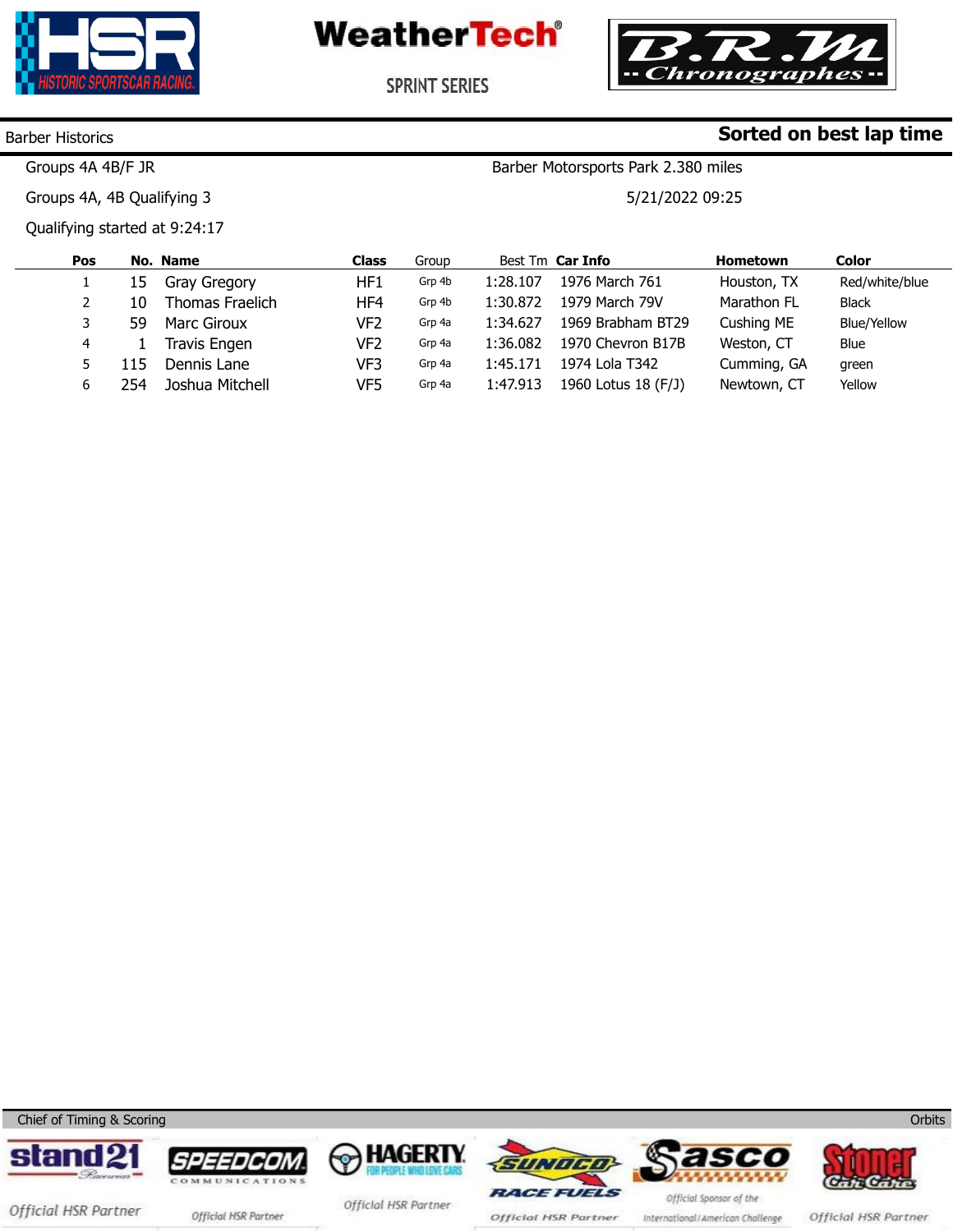



**SPRINT SERIES** 

#### Barber Historics

# **Sorted on Laps**

# Groups 4A 4B/F JR

Groups 4A, 4B WeatherTech Sprint Race 1

5/21/2022 16:20

Barber Motorsports Park 2.380 miles

Race (8 Laps) started at 16:22:15

| Pos |      | No. Name        | <b>Class</b>    | Laps | <b>Best Tm Car Info</b> |                     | <b>Hometown</b> |
|-----|------|-----------------|-----------------|------|-------------------------|---------------------|-----------------|
|     | 15   | Gray Gregory    | HF1             | 8    | 1:29.320                | 1976 March 761      | Houston, TX     |
|     | 10   | Thomas Fraelich | HF4             | 8    | 1:32.470                | 1979 March 79V      | Marathon FL     |
|     |      | Travis Engen    | VF <sub>2</sub> | 8    | 1:35.534                | 1970 Chevron B17B   | Weston, CT      |
| 4   | 59   | Marc Giroux     | VF <sub>2</sub> | 8    | 1:35.880                | 1969 Brabham BT29   | Cushing ME      |
|     | l 15 | Dennis Lane     | VF3             |      | 1:46.949                | 1974 Lola T342      | Cumming, GA     |
|     | 254  | Joshua Mitchell | VF5             |      | 1:48.218                | 1960 Lotus 18 (F/J) | Newtown, CT     |